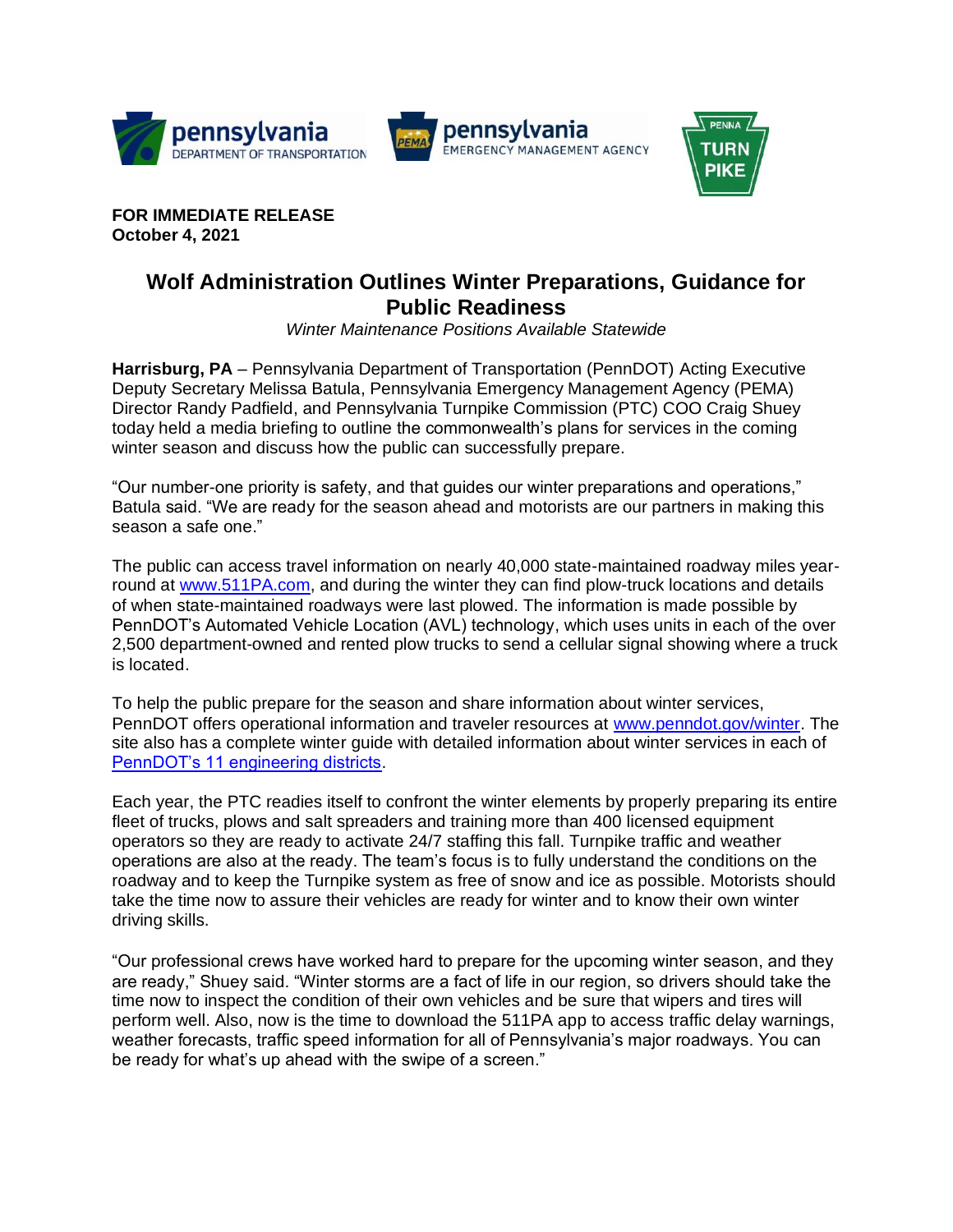With \$197.7 million budgeted for this winter's statewide operations, PennDOT deploys about 4,700 on-the-road workers, has more than 560,000 tons of salt on hand across the state and will take salt deliveries throughout the winter.

[PennDOT is actively seeking](https://www.governmentjobs.com/careers/pabureau/jobs/3131149/penndot-winter-jobs-cdl-op-garage-mechanic-welder-skilled-labor-dispatch?pagetype=jobOpportunitiesJobs) more than 600 temporary equipment operators statewide for the winter season to supplement the department's full-time staff. Details on minimum requirements, such as possession of a CDL, as well as application information, are available at [www.employment.pa.gov.](http://www.employment.pa.gov/) Through the same website, job seekers can apply for over 100 other non-operator winter positions such as diesel and construction equipment mechanics, welders, clerks and more.

If motorists encounter snow or ice-covered roads, they should slow down, increase their following distance and avoid distractions. Last winter in Pennsylvania, preliminary data shows that there were 301 crashes resulting in four fatalities and 143 injuries on snowy, slushy or icecovered roadways where aggressive-driving behaviors such as speeding or making careless lane changes were factors.

Motorists should prepare for potential bad weather by ensuring they have supplies in their cars before heading out: food, water, blankets, extra gloves and hats, cell phone charger, hand or foot warmers, windshield brush and scraper, and any specialized items like medications or baby and pet supplies.

"If you must travel during times of inclement winter weather your planning should include knowing how you'll get weather and travel alerts along your entire travel route," Padfield said. "Make sure others know your estimated travel time, and have basic emergency supplies in your car, including any specialized items needed for young children or pets."

Padfield said it's also important to know the difference between a weather watch and warning:

- A watch means there is increased risk of a hazardous weather event, but its occurrence, location, or timing is still uncertain. Pay attention to forecasts and plan out what you will do if/when it occurs.
- A warning means the weather event is imminent or is happening. Take immediate action to protect lives and property.

In addition, snow squalls can often produce dangerous and deadly travel hazards on otherwise clear winter days. The National Weather Service now issues "Snow Squall Warnings" which alert drivers of whiteout conditions and slippery roadways, so motorists can avoid traveling directly into these dangerous squalls.

For more information on PennDOT's winter preparations and additional winter-driving resources for motorists, visit [the department's](http://www.penndot.gov/winter) winter website.

Motorists can check conditions on more than 40,000 roadway miles, including color-coded winter conditions on 2,900 miles, by visiting [www.511PA.com.](http://www.511pa.com/) 511PA, which is free and available 24 hours a day, provides traffic delay warnings, weather forecasts, traffic speed information, and access to more than 1,000 traffic cameras. 511PA is also available through a free smartphone application for iPhone and Android devices, by calling 5-1-1, or by following regional twitter alerts accessible on the 511PA website.